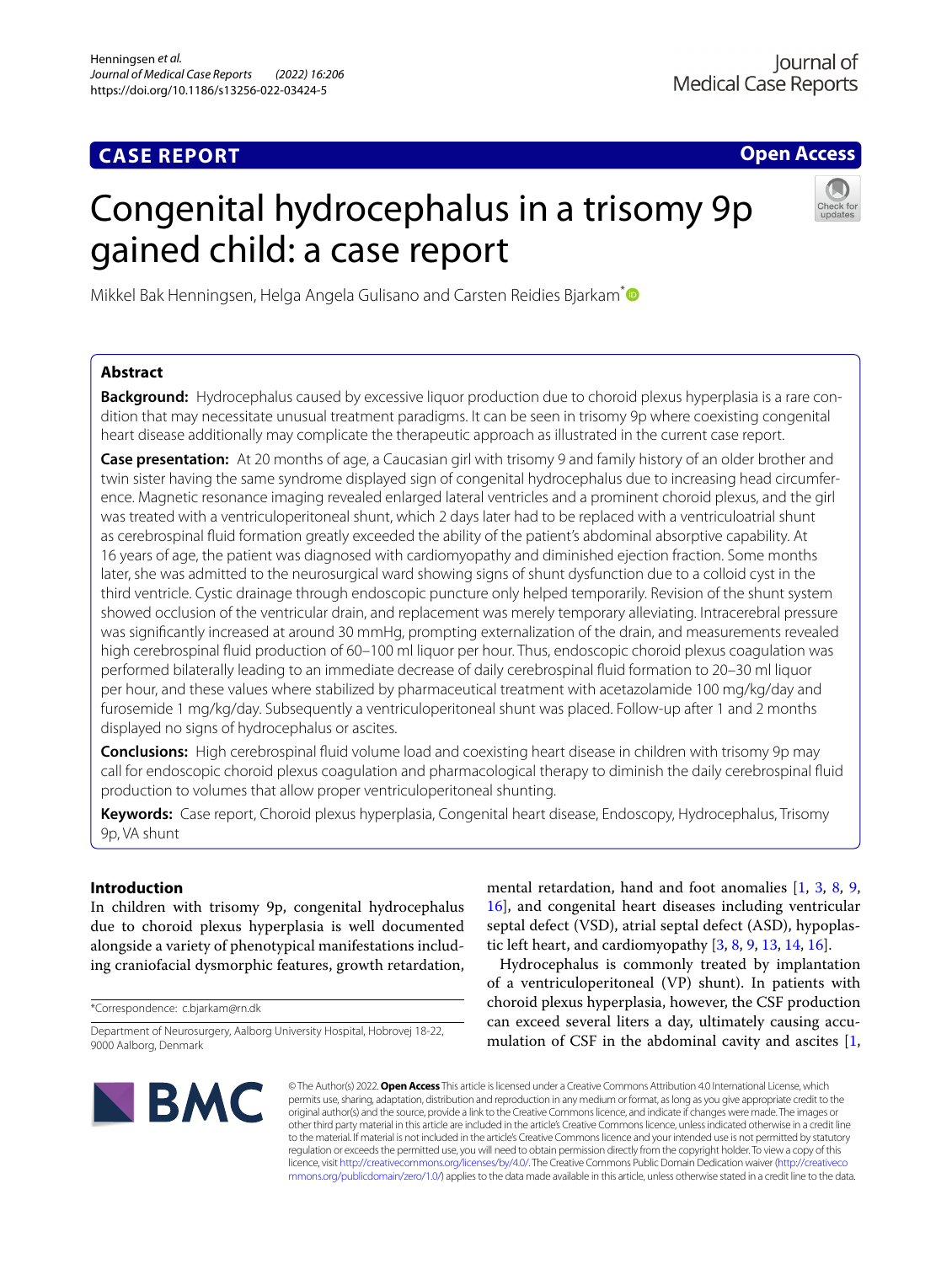[4–](#page-3-7)[7](#page-3-8)]. Optional but rarely used treatment options such as ventriculoatrial (VA) shunt, choroid plexus coagulation, and pharmacological treatment may thus be needed to control choroid plexus hyperplasia-derived hydrocephalus in trisomy 9p [\[1](#page-3-0), [4](#page-3-7)[–15](#page-3-9), [15,](#page-3-9) [16\]](#page-3-4). However, the known risk of VA shunt-associated cardiovascular complications such as endocarditis, heart failure, intraatrial thrombus, and pulmonary hypertension may exclude this treatment modality in trisomy 9p patients with cooccurring congenital heart disease [[4,](#page-3-7) [5,](#page-3-10) [8](#page-3-2), [9](#page-3-3), [13,](#page-3-5) [14,](#page-3-6) [16](#page-3-4)], as illustrated by the current case report.

### **Case presentation**

We report the case of a Caucasian girl with trisomy 9p and family history of an older brother and twin sister having the same syndrome  $[1]$  $[1]$ . The patient was born as twin A (birth weight 1800 g, length 45 cm) and showed dysmorphic features from birth including a large fontanel, low-hanging ears, and a bulbous nose (cf. Fig. 2C in Ref. [\[1](#page-3-0)]). Clinodactyly, for example, short ffth fngers with only on flexion joint and palms with singular crease, was likewise noted [[1\]](#page-3-0). At birth, the head circumference was below average and like twin B.

At 20 months, her general practitioner discovered an acceleration in head circumference growth to two SD above average, compared with her twin sister (average for age). It was further noted that the girl was not able to walk independently yet, but apart from this there was no signs of neurological compromise, pain, or growth retardation. MRI of the brain showed enlarged lateral ventricles with a prominent choroid plexus (Fig. [1](#page-1-0)). At frst, aqueduct stenosis was suspected, but this was later disproved by ventriculoscopy and ventriculography. Therefore, the patient was treated with a VP shunt at 2 years of age. On the second postoperative day, she showed signs of massive CSF accumulation into the abdominal cavity and fuid leakage through the abdominal cicatrices. Revision of the shunt showed no leakage and confirmed a functioning shunt system. The clinicians concluded that the CSF formation greatly exceeded the ability of the patient's abdominal absorptive capability. Subsequently, the VP shunt was replaced with a VA shunt during the same admission.

At 6 years of age, the girl was now attending special classes due to slight psychomotor compromise, but she had language and independent ambulatory function. However, due to irregular episodes of headache and vomiting, hydrocephalus was suspected, resulting in an X-ray image showing displacement of the atrial part of the drain due to growth. Surgically prolongation of the drain was successfully performed, relieving the pressure symptoms.

At 14 years of age, irregular episodes of headache and vomiting reappeared. Shunt dysfunction was suspected, and cerebral MRI showed a large occipital cyst in contact with the right lateral ventricle. Operative fenestration was performed, successfully relieving the symptoms.

At 16 years of age, the patient was diagnosed with cardiomyopathy based on transthoracic echocardiography



<span id="page-1-0"></span>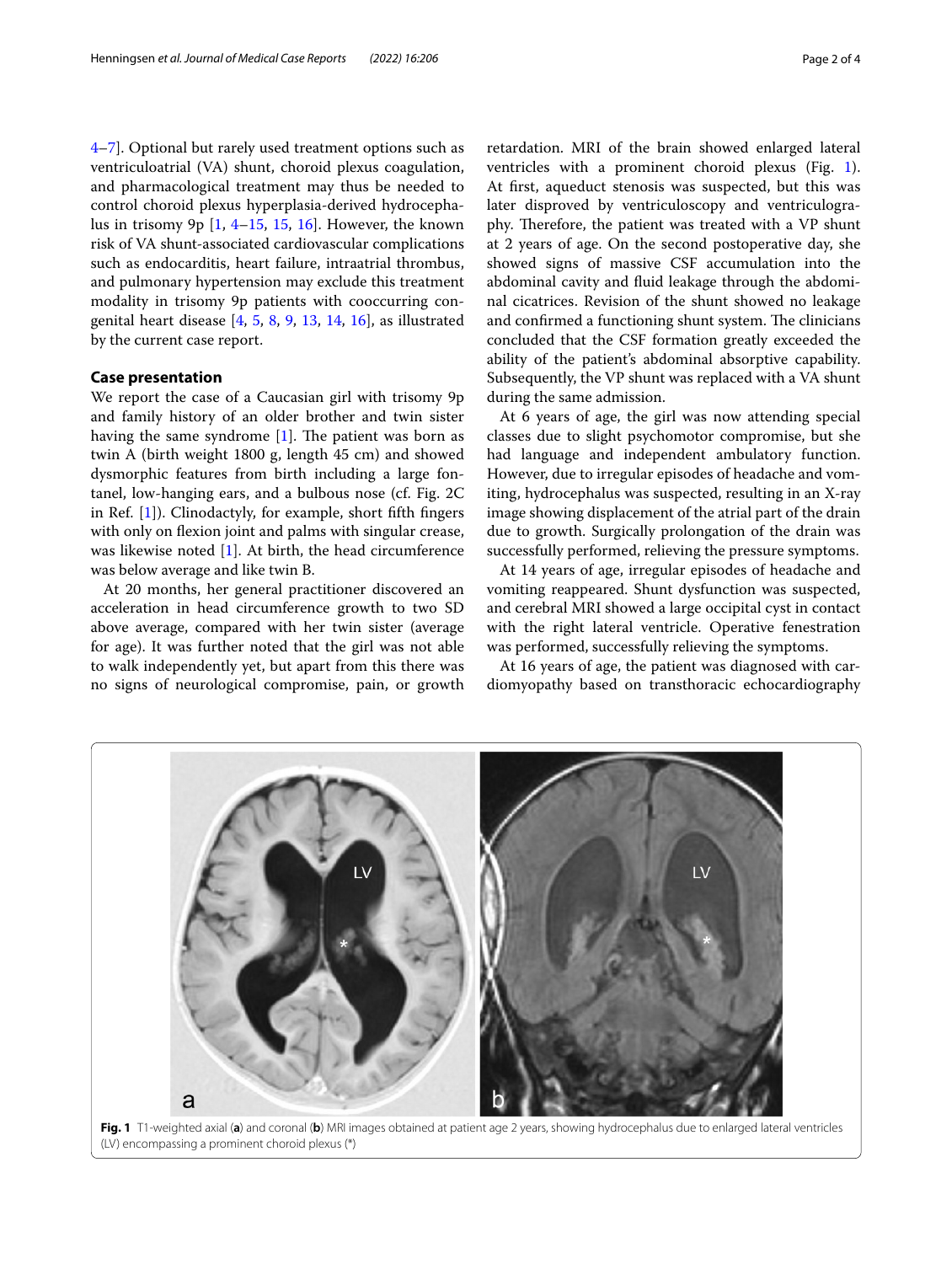(TTE) showing dilation of the left ventricle and diminished ejection fraction  $(EF, 49%)$ . The TTE was performed because her twin sister had been diagnosed with cardiomyopathy several years before. Subsequent pharmacological treatment with ramipril was started.

Some months later, the patient was admitted to the neurosurgical ward showing signs of shunt dysfunction (that is, headache, vomiting, and tiredness). The neurological examination did not reveal any specifc compromise, but subsequent ophthalmological examination (fundus photography) revealed papilledema, supporting the clinical suspicion of raised intracranial pressure (ICP). MRI of the brain was performed and showed a colloid cyst in the third ventricle, possibly occluding the foramen of Monro (Fig. [2\)](#page-2-0).

Cystic drainage through endoscopic puncture only helped temporarily. Revision of the shunt system showed occlusion of the ventricular drain, and replacement was likewise only temporary alleviating as the symptoms of headache, vomiting, and tiredness reappeared within 24 hours. Accordingly, the ICP was monitored by placement of an intracranial ICP monitor and found to be signifcantly increased at around 30 mmHg, prompting externalization of the drain and measurements of CSF production. Externalization of the drain relieved all clinical symptoms, but measurements revealed high CSF



**Fig. 2** T1-weighted axial MRI obtained at age 16 years, showing occlusion of the foramen of Monro by a colloid cyst (arrow) and a cystic enlargement of the posterior horn of the right lateral ventricle.  $=$  lateral ventricle

production of 60–100 ml liquor per hour. Endoscopic visualization showed that the choroid plexus was enlarged, hypertrophic, and well vascularized. Choroid plexus coagulation was performed bilaterally in the lateral and temporal horn of the ventricles, leading to an immediate decrease of daily CSF formation to 20–30 ml liquor per hour. Pharmaceutical treatment with acetazolamide 100 mg/kg/day and furosemide 1 mg/kg/day [[12\]](#page-3-11) diminished daily CSF production to approximately 300 ml. Subsequently a VP shunt (DeltaSnap 1.0) was placed, and the

Follow-up after 1 and 2 months displayed no signs of hydrocephalus or ascites. No complications or neurological deficits were found. At a regular follow-up 10 months later, it was noted that the girl trived and was more active and less tired in school and at home.

## **Discussion and conclusions**

remaining admission was uneventful.

Hydrocephalus can be considered as a condition caused by disordered CSF homeostasis that results in expansion of the cerebral ventricles  $[2, 4-7]$  $[2, 4-7]$  $[2, 4-7]$  $[2, 4-7]$ . It may accordingly arise from an increase in CSF secretion and/or an obstruction of flow in the ventricular–subarachnoid pathway, and/or a decrease in drainage to the venous system [\[2](#page-3-12)]. However, although the choroid plexus with a secretory rate of 0.4 ml minute<sup>-1</sup> g tissue<sup>-1</sup> is among the most efficient secretory tissues in our body and only paralleled by the cells of the renal proximal tubule and pancreatic ducts, one rarely encounters hydrocephalus caused by CSF hypersecretion  $[2, 4, 5]$  $[2, 4, 5]$  $[2, 4, 5]$  $[2, 4, 5]$  $[2, 4, 5]$  $[2, 4, 5]$  $[2, 4, 5]$ . CSF hypersecretion can be caused by secreting choroid plexus neoplasms (papilloma or carcinoma), which account for 0.4–0.6% of all intracranial neoplasms, or by choroid plexus hyperplasia, where the number of normal productive epithelial cells is increased [[4\]](#page-3-7). To date, hydrocephalus caused by choroid plexus hyperplasia has been described in fewer than 30 patients [[4–](#page-3-7)[7,](#page-3-8) [10](#page-3-13)]. Ten of these patients have been cytogenetically characterized, revealing fve with trisomy 9p and four with tetrasomy 9p  $[1, 4, 7, 10]$  $[1, 4, 7, 10]$  $[1, 4, 7, 10]$  $[1, 4, 7, 10]$  $[1, 4, 7, 10]$  $[1, 4, 7, 10]$  $[1, 4, 7, 10]$  $[1, 4, 7, 10]$ . Similarly gain of 9p has been demonstrated in 45% of hypersecretive choroid plexus tumors  $[12]$  $[12]$ , indicating that genetic material on the short arm of chromosome 9 may be important for choroid plexus growth and secretion  $[1, 12]$  $[1, 12]$  $[1, 12]$  $[1, 12]$ . However, note that, among the 200 known reported cases of 9p trior tetrasomy, only 10 cases of choroid plexus hyperplasia have been described  $[1, 4-7, 10]$  $[1, 4-7, 10]$  $[1, 4-7, 10]$  $[1, 4-7, 10]$  $[1, 4-7, 10]$  $[1, 4-7, 10]$ , whereas cases with corpus callosum anomalies and Dandy–Walker malformation causing obstructive hydrocephalus are seen more commonly [[1\]](#page-3-0).

<span id="page-2-0"></span>Treatment of congenital hydrocephalus due to choroid plexus hyperplasia in patients with tri- and tetrasomy 9p is complicated by the resulting CSF volume load, which may reach a daily volume of between 2000 and 5000 ml